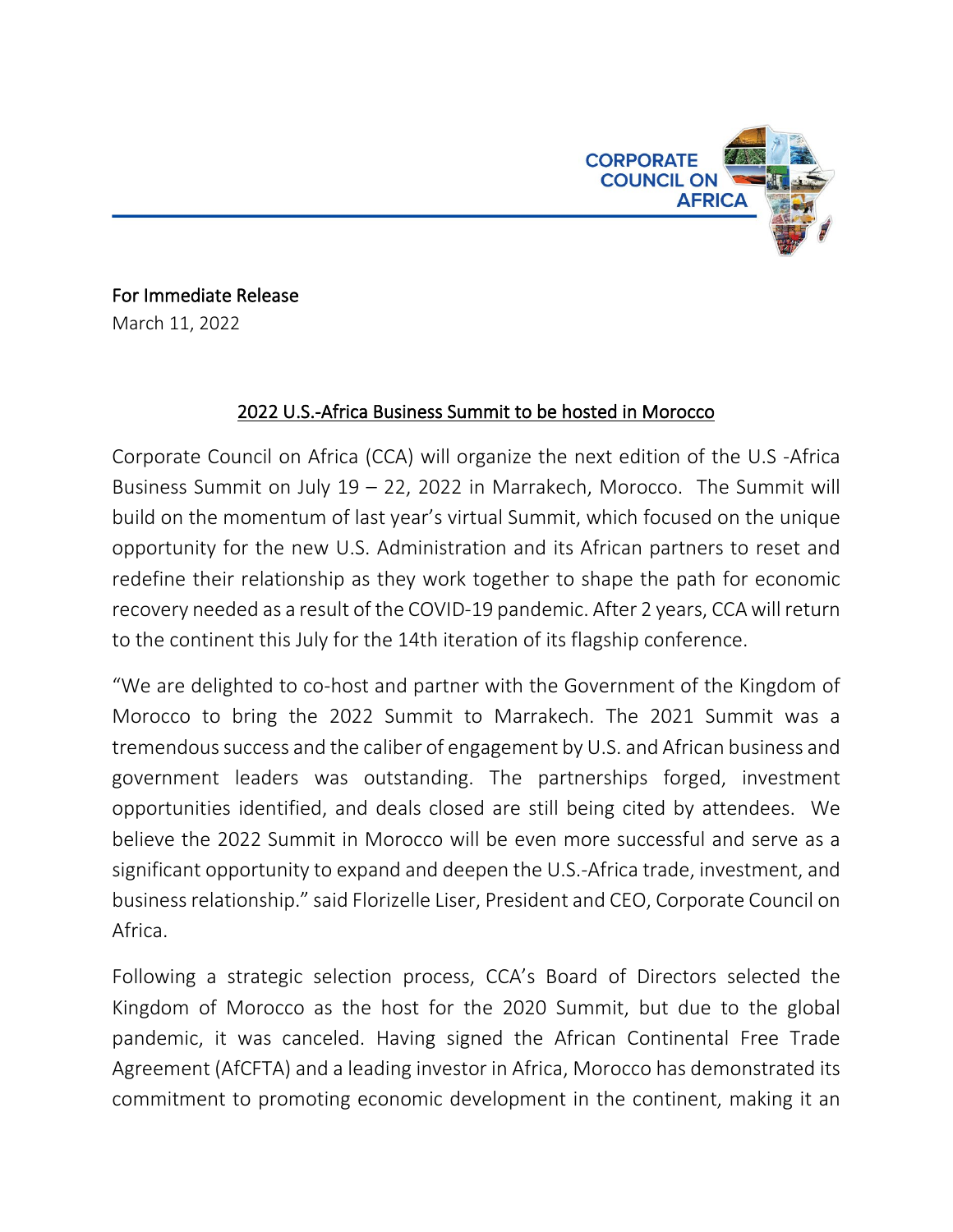ideal destination for the 2022 Summit and the first time CCA will organize the Summit in North Africa.

Her Highness Princess Lalla Joumala, Ambassador of the Kingdom of Morocco to the United States, urged businesses to take advantage of the unique opportunities that will be presented at the Summit in 2022. "As the gateway to Africa, Morocco is committed to increasing business and investment on the continent and is pleased to partner with the Corporate Council on Africa to host the 2022 U.S.-Africa Business Summit in Marrakech."

This year's Summit - themed "Building Forward Together" - will explore the U.S. and African public and private sectors' renewed commitment to building stronger trade and investment ties during unprecedented health and economic challenges.

Since its inception in 1997, CCA's Summit has been considered as the essential conference on U.S.-Africa business and investment. With over 1200 attendees representing 65 countries, the 2021 virtual Summit witnessed a remarkable level of engagement, including participation by 6 African heads of state, 22 senior African officials, 3 U.S. Government Cabinet Level officials, 12 senior U.S. government officials and an exceptional line-up of global business leaders from a variety of sectors.

## ABOUT THE U.S.-AFRICA BUSINESS SUMMIT

The U.S.-Africa Business Summit serves as a platform for African and U.S. private sector and government representatives to engage on key sectors including agribusiness, energy, health, infrastructure, trade facilitation, ICT and finance. Summit participants can network with key private sector and government officials, explore new business opportunities, meet potential business partners, and forge new business deals. The Summit also serves as an opportunity to shape and advocate for effective U.S.-Africa trade and investment policies.

Over the last 23 years, CCA has hosted more than 50 U.S. and African Heads of State and over 15,000 participants at its Summits.